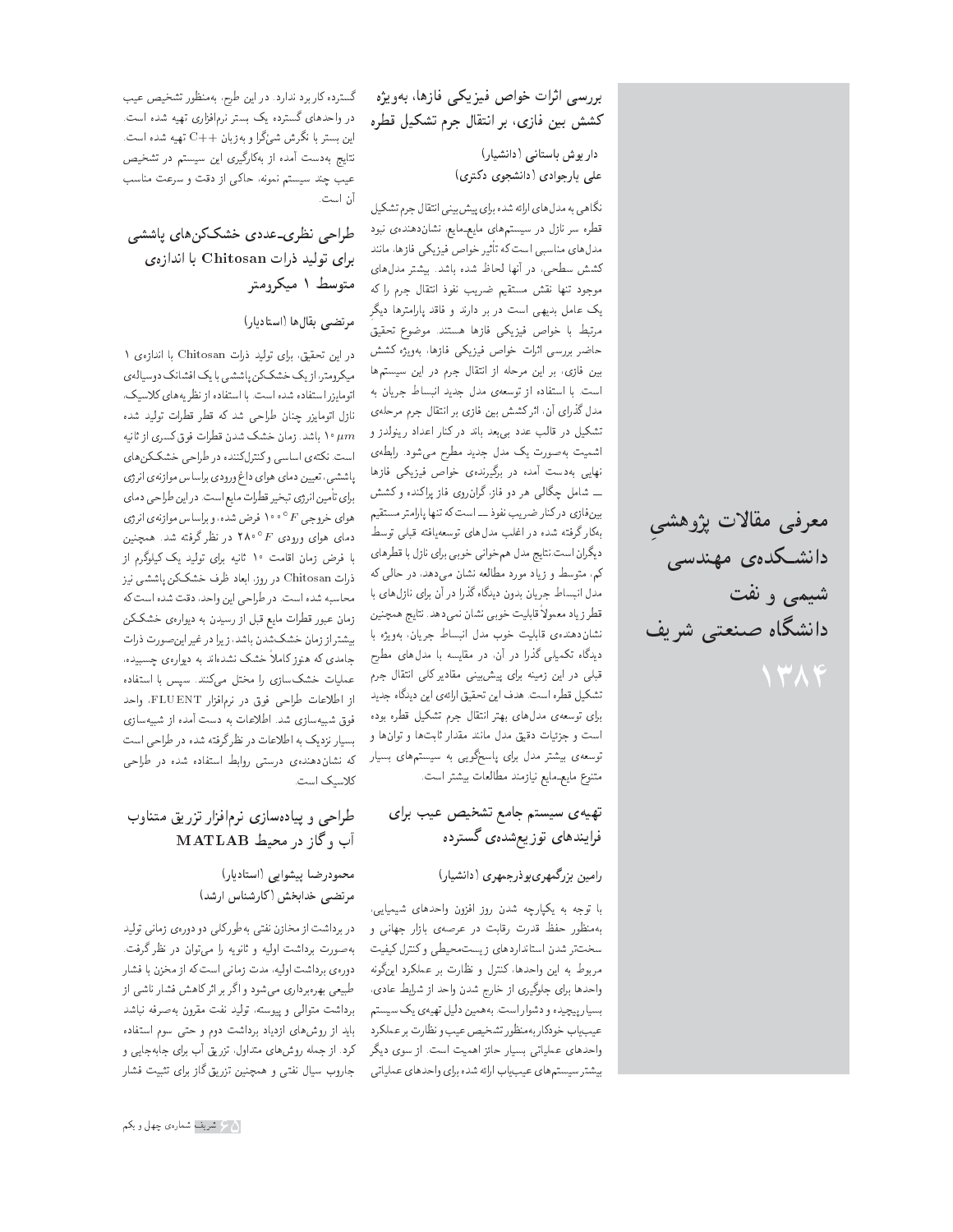مخزن است. در روش های ازدیاد برداشت، انتخاب هر روش اجرا بسیار مهم است و هر کدام از روشها بهسهم خود مزایا و معایبی دارند. برای حفظ مزایای هر دو روش تزریق آب یا گار، پژوهشگران بهبررسی کارایی تزریق آب بهصورت تناوبی باگاز (WAG) روی آوردهاند. شـبیهســازی عددی این فرایند، می تـواند کمک مؤثری برای تبیین، بررســی و پیش بینی شــاخص های بهرهوری و ازدیاد برداشــت باشــد. هدف از طرح پژوهشمی حاضـر، تأمین یک محیط واسـط کاربر و تولید حلکنندهی دستگاه معادلات دیفرانسمیل جزئی به روش اجـزاء محدود براي بررســي كارايي فرايند تزريق متناوب أب وكاز در محميط محاسمباتي MATLAB است.

# مدل سازی ترمودینامیکی محلول های الکترولیتی آبی با در نظر گرفتن اثرات زوج يونى

وحيد تقى خانى (دانشيار) سيروس قطبي (استاد) سییده مرتضوی منش (کارشناس ارشد)

در این طرح مدل جدیدی ارائه شده است که در آن اثرات ناشی از تشکیل زوج یونی در محلول در نظر گرفته شده است. در ادامه، نتایج مدلسازی تعدادی از محلول های آبی الكتروليتي متقارن وغيرمتقارن براى ضرايب اكتيويته متوسط یونی در ٢٥°٢٥ ارائه شده است. این مدل با در نظر گرفتن اثرات زوج یونی توسط ثابت تعادل تشکیل زوج یونی، K، در محلول های الکترولیتی که پدیدهی تجمع یونی رخ میدهد. دارای نتایج بهتری در همبستگی ضرایب اکتیویتهی متوسط یونی محلول های تک الکترولیتی، نسبت به مدل GV-MSA است. ثابت تشکیل زوج یونی (K) یک پارامتر تنظیم شدونده از مدل جدید ارائه شده است. در این مدل قطر کاتیون و تراوایی نسمیمی أب، به غلظت الکترولیت بستگی دارد و قطر أنيون ثابت و مستقل از غلظت الكتروليت در نظر گرفته شده

شایان ذکر است که برای مقایسهی نتایج با دادههای تجربي در مدل جديد ارائه شده نتايج از ساختار -McMillan Mayer(MM) به ساختار (LR) Mayer انتقال يافتهاند.

> مدلسازى سينتيكي واكنشهاى حذف فلزات از برش های سنگین نفتی

> > فرهاد خراشه (دانشیار) ادهم ابوصالحي (كارشناس ارشد)

برشهای سنگین نفت مقادیر کمی از انواع فلزات (از جمله ترکیبات حاوی نیکل و وانادیوم) دارند. این ترکیبات حتی در مقدار کم به عنوان سم در فرایندهای پاییندستی واحدهای ارتقاء کیفیت برش های سنگین محسوب می شوند. در این مطالعه مدلسازى سينتيكي واكنش،اى حذف فلزات با استفاده از دادههای تجربی مربوط به یک برش نفت سنگین

کانادایی بررسی شده است. تجزیه و تحلیل دادههای تجربی نشان داد که واکنشهای فلزردایی نسبت به غلظت فلز از درجه یک هستند. همچنین در غیاب کاتالیزور و یا حضور یک کاتالیزور مصرف شدهی غیرفعال سرعت حذف نیکل و وانادیوم تقریباً یکسان است. در حضور یک کاتالیزور فعال، سرعت حذف واناديوم به مراتب بيشتر از سرعت حذف نيكل است.

آنالیز ریسک $\zeta$ یزی مخازن گازهای سمی از قبیل مخازن آمونیاک در مجتمعهای

## پتروشيمي

#### داود رشتچیان (دانشیار)

یکی از ضروری ترین و اصلی ترین مراحل برای افزایش سطح ايمنى در واحدهاى موجود يا در حال طراحى، ارزيابى احتمال بروز خطراتي همچون رها شدن مواد شيميايي در محيط است. این خطرات ممکن است در اثر خطاهای انسانی یا نقص تجهیزات بهوجود آید. دراین نوشتار به کلیات ارزیابی ریسک و نحوه یاعمال أن طی مراحلی همچون شناسایی خطرات احتمالی در یک فرایند، مدل سازی خطرات محتمل مانند أتش سوزى، انفجار ويا پيامدهاى مربوط به سميت مواد، محاسبه،ی ریسک و بررسی میزان آن، پرداخته شده است. به منظور آشنایی بیشتر با نحوهی اعمال ارزیابی ریسک، مراحل انجام أن بر مخزن أمونياك يكي از مجتمعهاى پتروشيمي کشور، بههمراه مدلسازی پیامدهای خطرات مربوطه بهکمک نرم|فزار PHAST که از قوی ترین نرم|فزارها در زمینهی مدلسازی پیامدها است. مورد بررسی قرار گرفته است.

## بررسی تولید پلیکلرور سولفات ألومینیوم و کاربرد آن در تصفیهی آب و مقایسهی آن با ساير مواد منعقدكننده

#### جلیل رضوی (استاد)

با توجه به اهمیت أب در زندگی و همچنین مسائل محيط زيستي، تصفيه أن از اهميت خاصي برخوردار است. به طور کلی در تصفیه ی آب و فاضلاب از روش های مختلفی از جمله تهنشيني وتصفيه، وروش هاي زيستشناختي استفاده میشود. یکی از مهم ترین روش های تصفیهی آب و فاضلاب، منعقدسازى مواد زائد موجود در أب بهوسيلهى منعقدكمندهها است. عموماً عمل رسوب5هي توسط نيروى جاذبه انجام می شود، اما در این میان می توان از روش هایی (افزودن مواد منعقدكننده) براى افزايش سرعت رسوب دهى استفاده کرد. مواد منعقدکننده انواع مختلفی دارند که عبارتاند از: منعقدکنندههای غیرألی (معدنی)، منعقدکنندههای ألی سنتزی، منعقدکنندههای طبیعی. در این پژوهش از منعقدکنندههای معدنی همچون پلیکلرور ألومینیوم و پلیکلرور سولفات ألومينيوم وكلرور أهن وسولفات ألومينيوم استفاده شده است.

يلي كلرور سولفات ألومينيوم در مقايسه با ديگر تصفيهكننده هاي غیرالی از ویژگیهایی نظیر میزان مصرف کم تر، تولید لجن كمتر، تەنشىنى سريع، برخورداراست. لذا دراين تحقيق پيرامون روش ساخت مادهی مذکور بحث شده و میزان رسوبدهی منعقدكنندههاى مختلف مورد بررسي قرار گرفته است. نتايج حاصل نشان میدهد که با در نظرگرفتن زمان ثابت تهنشینی (۹۰ دقیقه)، میزان رسوبدهی براساس افزایش غلظت مواد منعقدکننده تا یک میزان حدی افزایش می یابد. همچنین در غلظت ثابت مواد منعقدكننده ميزان رسوبدهي پليكلرور سولفات ألومينيوم بيشتر از ساير مواد است.

## مدلسازی پلیمریزاسیون و رشد ذرات در پليمريزاسيون پلي پروپيلن

### احمد رمضانى سعادت أبادى (دانشيار) علی دشتی (دانشجوی دکتری)

در این پژوهش مدلی برای پیشبینی رشد ذرات در قطبش (پليمر يزاسيون) پلي پروپيلن ارائه شده است. مدل جديد تركيبي از دو مدل عمده در این زمینه است که با توجه به نقاط ضعف و قوت أنها اصلاح شده است. در مدلسازی صورت گرفته اثرات مهمى شامل غلظت كاتاليزور، كمك كاتاليزور. غلظت تكپار، مقاومت انتقال جرم و همچنین تأثیر ثابت های سینتیکی بر سرعت قطبش، خواص پلیمر تولیدی از جمله طول متوسط عددي ووزنبي زنجير، شاخص پراكندگي و ثابت رشد ذره به صورت کیفی وکمی با مدل های مهم در این زمینه مقایسه و بررسی شده است.

## انتگراسیون تکنولوژی جداسازی هیدروژن با غشا در تولید قدرت با بازیابی دى اكسيدكربن

### محمد سلطانيه (استاد) بیتا نجمی (دانشجوی کارشناسی ارشد)

در این پژوهش امکان بازیابی دی|کسیدکربن پیش از احتراق سوخت از طریق یکپارچهکردن راکتورهای غشایی در چرخههای ترکیبی تولید نیرو با سوخت گاز طبیعی نشان داده شده است. در راکتور غشایی فرایند شکلدهی مجدد متان با بخار أب (SMR) صورت مىگيرد و هيدروژن توليدى به طور پيوسته از طريق غشا از محيط واكنش خارج می شود. شبیه سازی راکتور غشایی با حل معادلات حاصل از مدل سازي انجام وانرژى مورد نيازبراي فرايند SMR محاسبه شد. برای تأمین این میزان انرژی از چرخهی ترکیبی، دوحالت مختلف بررسی شد. حالت اول، وقتی که انرژی از طریق بخار فوق اشباع تأمين شود؛ و حالت دوم، هنگامی است که بخشی از گازهای خروجی از محفظهی احتراق توربین گازی مسئول تأمين انرژى باشند.

شبیهسازي چرخهي ترکيبي معمولي و همچنين چرخهي ترکیبی یکپارچه شده با راکتور غشایی برای دو حالت مختلف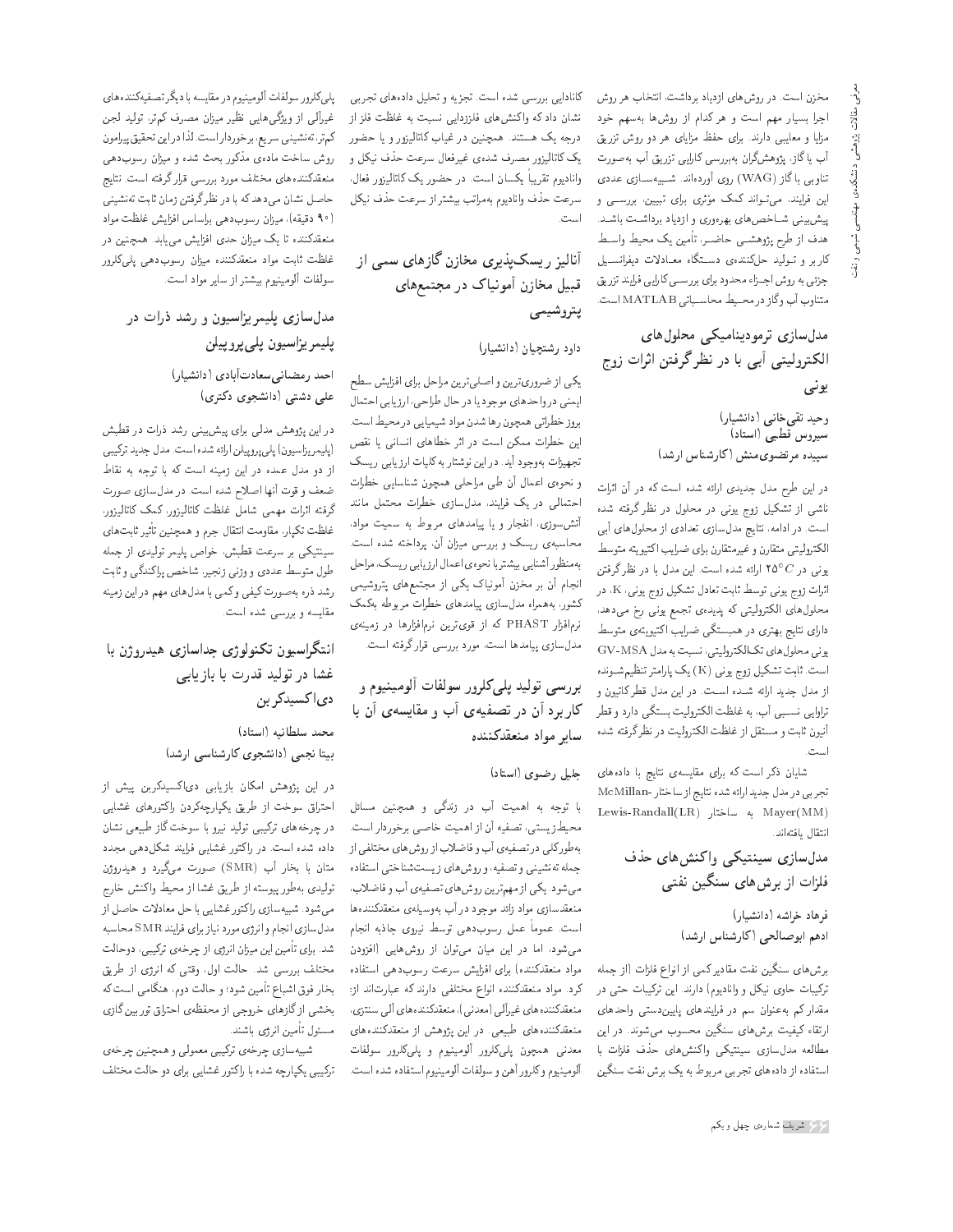انجام. وکارایی هرکدام از لحاظ کارایی انرژی طرح، توان است. نتایج نشان می۵هد که باکنترل غلظت تعلیقکننده **کاهش کلسترول فرآوردههای لبنی به روش** تولیدی و میزان مصرف سوخت با یکدیگر مقایسه شده است.

### استخراج ژلاتین از پولک ماهی و بهینهسازی فرايند أن

#### على اكبر سيفكردي (استاد)

ژلاتین یکی از مهمترین بسپارهای زیستی است که کاربرد گسترده یی در زمینههای غذایی، دارویی، پزشکی عکاسی و صنعتی دارد. ژلاتین بهویژه در صنایع غذایی بهعنوان جایگزینی برای کربوهیدراتها در شیرینهها و یک منبع پروتئینی برای کارخانههای شکلات و یک عامل تصفیهکننده در نوشابهها و آب میوه بهکار می رود. هدف از این تحقیق استخراج بهينهى ژلاتين از مواد اوليهى ارزان، يعنى همان ضایعات صنایع شیلات، است. پولک ماهی منجمله منبعی بالقوه از ژلاتین است که در این آزمایشات مورد استفاده قرار گرفته است. مراحل استخراج بهترتیب عبارتاند از: شستشو توسط پراکسید هیدروژن و سپس اسیداستیک، و استخراج توسط أب گرم (كه در اين تحقيق در pH اسيدى انجام شد). استفاده از خاک دیاتومه بهعنوان کمک فیلتر برای شفافیت رنگ و حذف مواد غیرمحلول (مانند چربی ها و مواد كلاؤنى هيدروليز نشده). جداسازى توسط سانتريفوژ. فيلتراسيون محلول توسط پمپ خلاء وكاغذ صافىي انجام شده، و سپس استفاده از تبخیرکنندههای تحت خلاء برای افزايش غلظت محلول ودرنهايت خشككردن محلول حاصله در أون براى حصول ژلاتين ورقەيى. در فرايند استخراج اثر فاکتورهای pH، دما، زمان استخراج و میزان حلال در سه سطح بر روی کارایی استخراج به دست آمده و نتایج توسط نرمافزار Qualitek به روش تاگوچي مورد بررسي قرارگرفته و میزان بهینهی این فاکتورها به دست آمده است. راندمان استخراج بهازاء هر ۱۰۰ گرم مبادهی اولیه خشبک بهطور مـيانگين ۱۲٫۶ گرم ژلاتين است.

## کنترل توزیع اندازه ذرات در پلیمریزاسیون امولسيونى استايرن

محمد شاهرخي (استاد) حسین عابدینی (دانشجوی دکتری)

توزیع اندازهی ذرات در خواص نهایی لاتکس بسپاری تأثیر زیادی دارد و از این روکنترل آن از اهمیت خاصبی برخوردار است. در این پژوهش توزیع اندازه ذرات در قطبش (پلیمریزاسیون) امولسیونی استایرن مورد بررسی قرار گرفته است. با نوشتن معادلات دیفرانسیل حاکم بر سیستم و گسستهسازي أنها و حل همزمان معادلات ديفرانسيل و جبري، رفتار سيستم شبيهسازي، وتأثير عوامل مختلف بر توزيع اندازه ذرات بررسی شده است. برای رسیدن به توزیع دلخواه، یک تابع هدف تعریف شده و با بهینه کردن این تابع از طریق الگوریتم ژنتیک، نحوهی افزایش تعلیقکننده به دست آمده

می توان بادقت خوبی به توزیع مورد نظر رسید.

### بررسی امکان استفاده از موجودات ذرهبینی در تجزیه مواد نفتی به ترکیبات با ارزش

#### جلال الدین شایگان (استاد) سید علی علویانشهر (کارشناس ارشد)

مسئلهی کمبود بنزین در ایران، در سال های اخیر بسیار مشکلزا بوده، و حتی پیش بینی میشود اگر نرخ رشد بنزین بههمین ترتیب ادامه یابد تا چند سال دیگر کلیهی عواید حاصل از فروش نفت خام صرف واردات بنزين خواهد شد. بنابراین یکمی از مسائل مهمی که در پالایشگاهها مطرح است تبدیل برش های سنگین وکم|رزش نفتی به ترکیباتی سبک و با ارزش است. در حال حاضر فرایندهایی که برای شکستن هیدروکربن های سنگین مورد استفاده قرار میگیرند بهدلیل شرايط عملياتي سخت (دما و فشار) واستفاده ازكاتاليزورهاي گران،قیمت از نظر اقتصادی بسیار پرهزینهاند. استفاده از ریزاندامگان برای شکستن هیدروکربن های سنگین، بهدلیل شرایط عملیاتی ملایم بسیار مطلوب است و در فرایندهایی مانند ازدياد برداشت ميكروبي وسولفورزدايي زيست شناختي تاکنون مورد استفاده قرارگرفته است، با توجه به این موضوع هدف از این پروژه یافتن ریزاندامگانی مناسب برای شکستن هیدروکربن های سنگین تعیین شد و در نهایت با استفاده از فرایندهای خاص سازی میکروبی، دو مخلوط میکروبی SM33 و MP33 با توانایی انجام یکسری از واکنش های مورد نظر جداسازی شدند.

## مطالعهى نظرى فرايند قالبگيرى تزريقى-فشارى رزين (RI/CM)

اکبر شجاعی (استادیار) راضيه فتحى (دانشجوى كارشناسي ارشد)

در فرایند قالبگیری تزریقی-فشاری رزین (RI/CM)، در اغلب موارد الياف شامل لايههاى مختلفي از تقويتكنندههاى ليفي است. هر لايه از الياف تقويتكننده داراى ضريب گذردهی و تراکمپذیری خاصبی است که باعث بهوجود أمدن محیط متخلخل غیرهمگن در داخل قالب می شود. در این پژوهش، فرایند پر شدن قالب در چنین محیطهای متخلخل غیرهمگنی با استفاده از شبیهسازی عددی مورد مطالعه قرار میگیرد. مرحلهی پرشدن قالب در یک فضای سهبعدی و با استفاده از روش حجم کنترل/المان محدود (CV/FEM) شبيهسازي مي شود. سەنوع الياف شامل الياف نمدى بى نظم، الياف يک جهته والياف دوجهته در نظرگرفته شده و فرايند پرشدن درداخل قالبي حاوي الياف دو و سهلايه با چينش هاي مختلف با استفاده از شبيه سازى عددى مطالعه مى شود. نتايج شبیهسازی نشان میدهد که چینش الیاف نقش مهمی در کاهش زمان تزریق و یکنواختبی الگوی جریان دارد.

#### کلسترول میشوند. تأثیر میزان سلول تثبیت شده بر کاهش کلسترول حاکی از آن است که میزان بهینهی <sup>۱۰۱۰</sup> × ۳ باکتری در ۱۰۰ میلی لیتر شیر موجب کاهش ۸۷ درصد

#### مطالعەی ساخت فوم پلے پروپیلن

مسعود فرونچي (دانشيار) سوسن دادبين (استاديار)

كىلسترول مى شود.

تخميري

ایران عالمزاده (استاد)

سارا سراجزاده (دانشجوی کارشناسی ارشد)

کلسترول موجود در رژیم غذایی، یکی از عوامل بروز بیماری

قلبی عروقی در انسان است که مصرف آن بهمرور زمان در

طولانی مدت موجب بیماری های پیشرفتهی قلبی می شود.

ازاین روکاهش کلسترول موجود در محصولات غذایی یکی

از اهداف بررسی های محققین است. باکتری لاکتوباسیلوس

اسیدوفیلوس یکی از باکتری های شناخته شده است که

کلسترول موجود در محیط را کاهش میدهد، بهطوری که در

دنیا با استفاده از این باکتری شیر و محصولات لبنی تخمیری

تهیه شده که در آنها میزان کلسترول تا حد قابل توجهی کاهش

یافته است. در این تحقیق ابتدا کاهش کلسترول شیر توسط

سلول آزاد لاکتوباسیلوس بررسی شد که حاکی از کاهش

ه درصد کلسترول در دمای ۳۷°۲ و pH=۷٫۵ است.

بررسی تثبیت سلول در حامل ألژینات و مطالعهی کاهش

کلسترول شیر در شرایط تغییر اندازهی ذرات حامل حاکی

از آن است که با کاهش اندازهی کرات میزان سرعت کاهش

كلسترول افزايش يابد. يعني كرات زير موجب كاهش بيشتر

شاخەھاي بلند به زنجير مولكولىي همبسىپار (كوپليمر) پروپيلن ـ اتيلن در فرايند ساخت فوم اضافه شد. شاخهدار شدن همبسپار از طریق واکنشهای رادیکالی با افزودن أغازگر رادیکالی و تکپار چندعاملی صورت گرفت. کاهش شاخص جریان مذاب همبسپار نشانگر افزایش گران,روی همبسپار در اثر ایجاد شاخهها در مولکول آن بود. شعاع ژیراسیون همبسپار خطي و شاخهدار شده محاسبه، وافزايش شعاع آن با افزایش شاخهها نشان داده شد. از طرفی توانایی جریان مذاب کوپلیمر نشاندهندهی عدم تشکیل ژل بود؛ بهعبارت دیگر واکنش های رادیکالی منجر به تشکیل ساختمان شبکهیی نشده بود. دمای ذوب همبسپار با افزودن شاخهها تغییری نکرد که نشاندهندهی ایجاد شاخهها در قسمت بیشکل ساختار مولکولی آن بود. بهبود در استحکام مذاب با انجام فرایند فوم شدن مورد ارزیابی قرار گرفت. شرایط فومشدن برای میزان مادهی فومکننده، زمان و دما بهینه شد. تشکیل تخلخل بسته ويكنواخت مؤيد اصلاح خواص استحكام مذاب کوپلیمر در اثر حضور شاخههای مولکولبی بود. این روش که در آن عمل شاخهدار شدن مولکولی در حین فرایند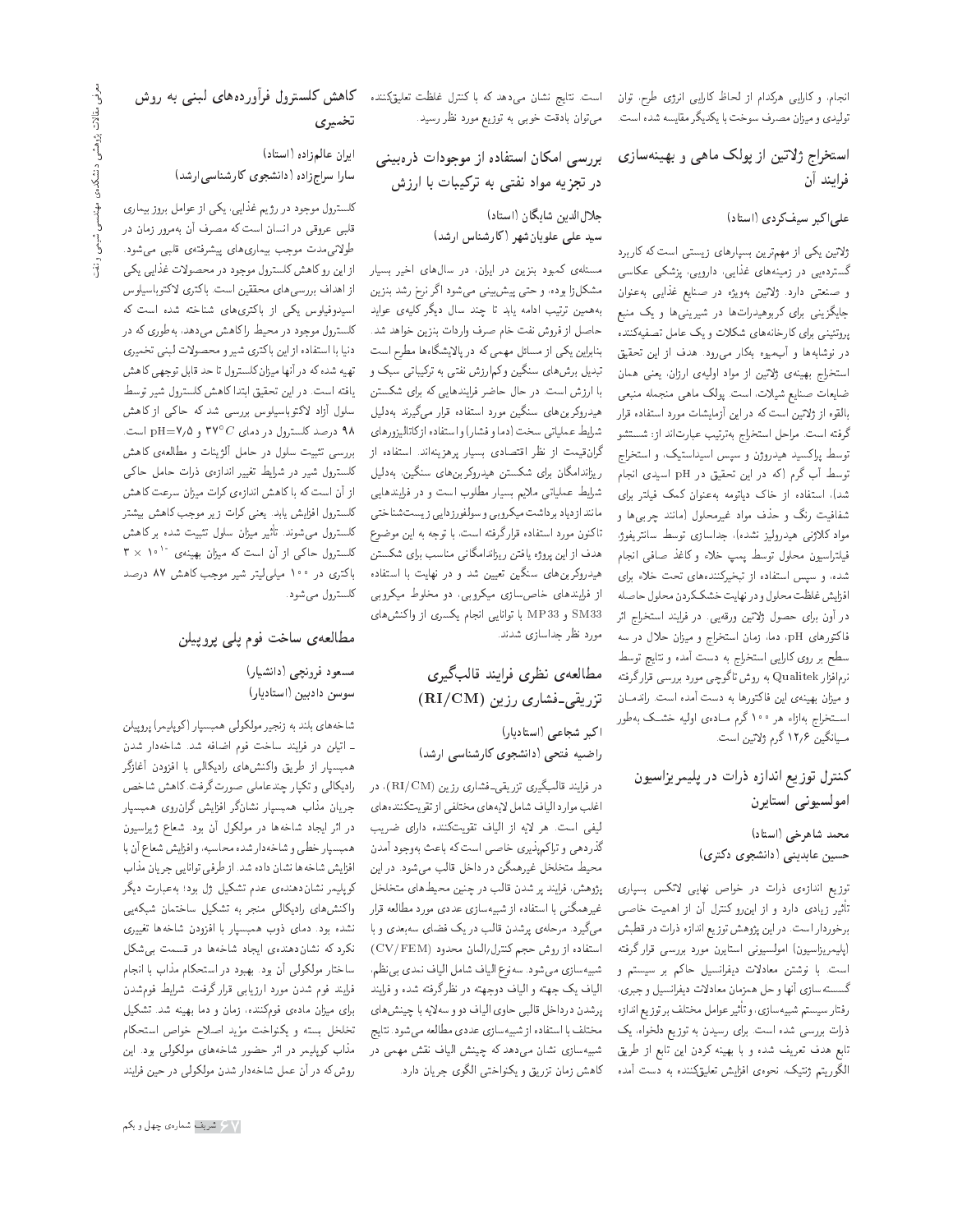فومشدن انجام میگیرد نسبت به کاربرد یلی پروییلن شاخهدار تجارى، روشى مقرون بهصرفه است. تابش اشعه الكتروني منجر به تشکیل ساختمان مولکولی شبکهیی میشود. با افزایش مقدار پرتودهی میزان ژل تشکیل شده تقریباً در حد معینی ثابت می ماند.

#### شبیهسازی یک مخزن همزدهی دوغابی

فنتح|... فرهادی (دانشیار) افشین زیّاری، نیما قهرمانی، کیارش وخشوری، میر محمدیوسف معتمدهاشمی (دانشجو)

مخزنهای حاوی مخلوطهای دوغابی در صنایع شیمیایی کاربردهای مختلفی دارند. در هر یک از انواع کاربردها، نوع همزن، شکل هندسی سیستم و نیز توابع انحلال و تبلور نقش تعیینکننده در مشخصههای سرعت، دما و غلظت دارند. در این پژوهش یک مخزن همزدهی دوغابی با سیستم هندسی و همزن معین در یک واحد صنعتی انتخاب و شبیهسازی شد. شبكهبندى سيستم با استفاده ازنرم فزارهاى مختلف انجام وبا نرم|فزارهای CFD پروفایل ها بهدست آمد. براساس اجراهای همگرا شده، پروفایلهایی بهدست أمد که بهوضوح معرف مناطق مرده بودند. شناسایی این مناطق و بررسی کیفیت همزدگی، راه حلهایی را برای کاهش مشکلات تعمیرات و نگهداری و نیز تعیین کیفیت محصول خروجی ارائه می دهد. بهبود انحلال یا به دست آوردن یک تابع توزیع اندازه ذرات در یک مخزن همزده دوغابی بهکمک چنین تحلیلهایی امكان پذير است.

## مدل سازی ترمودینامیکی و مطالعهی تعادل فازى بخار\_مايع سيستمهاى حاوى محلول هاى الكتروليتي

سیروس قطبی (استاد)<br>وحید تقی خانی (دانشیار) ۔<br>حسیدرضاً سلیمی (دانشجوی کارشناسی ارشد) غزال عظیمی (دانشجوی دکتری)

مدلهای GV-MSA2 ،GV-MSA1 مدلهای MSA و پیتزر برای تخمین ضرایب فعالیت متوسط یونی محلول های تکالکترولیتی، محلول های چندالکترولیتی و همچنین محلولهای حاوی چند حلال مورد استفاده قرار گرفته است. نتایج حاصل برای سیستمهای تکالکترولیتی بيانكر دقت بالاتر مدل GV-MSA2 نسبت به ساير مدل هاى مورد مطالعه است. در این طرح، برای محاسبهی ضریب فعالیت متوسط یونی محلول های دوالکترولیتی مدلی بر پایهی معادلهى GV-MSA بدون پارامتر قابل تنظيم جديد پيشنهاد شده است؛ در حالی که در متون علمی، دو پارامتر قابل تنظیم برای تعمیم مدل پیتزر به محلولهای دوالکترولیتی در نظر گرفته شده است. با این وجود، مدل پیشنهادی نتایج قابل قبولی برای محلول های دوالکترولیتی نسبت به مدل پیتزر ارائه می دهد. در این طرح، توانایی مدل های مورد مطالعه جهت

محلول های الکترولیتی حاوی آب و الکل نیز مورد بررسی قرار گرفت. بدین منظور معادلاتی برای پیش بینی چگالبی و ثابت دی|لکتریک مخلوط أب و الکل ارائه شد. نتایج بهدست آمده بیانگر برتری مدل های مبتنبی بر پایهی GV-MSA نسبت به مدل پیتزر در پیش بینی ضریب فعالیت متوسط یونی مربوط به الکترولیتها در مخلوط حلال در مقایسه با نتايج تجربي است.

> توليد پنير سويا (توفو) و تعيين شرايط بهينهي توليد

> > اخترالملوک کاظمی ویسری (استادیار)<br>جمشید کشفی (کارشناس ارشد) فرید پیمان2پو (کاردان)

پنیر سویا (توفو) یک غذای سرشاراز پروتئین است و تهیهی آن وابسته به تهیهی شیر سویا است. پنیر از راسب سازی پروتئین شیر سویا با نمکهای معدنی، اسیدهای ألبی و معدنی یا مخلوط مواد ألي و معدني توليد مي شود. شير از لوبياي روغني سویا و پرک سویا روغنگیری شده با چهار روش مختلف تولید میشود. میزان پروتئین، چربی، قند احیاء، خاکستر، ماده خشک در شیرهای تولیدی اندازهگیری، و روش بهپنهی تولید آن با توجه به نتایج آزمایشات بهدست می آید. شیر برای توليد پنير با اين روش توليد مى شود. سولفات كلسيم دوآبه با مقادیر مختلف ۰٫۰۱ تا ۰٫۰۶ نرمال و سیترات کلسیم، و مخلوط (سيترات سديم + كلرور منيزيم + سيترات كلسيم) و مخلوط (کلرور منیزیم + کلرور کلسیم) و همچنین اسید فسفریک خوراکی و اسید استیک برای انعقاد شیر سویا و توليد پنير مورد استفاده قرار گرفتند. شير سويا بعد از گرم شدن تا V۵°C با اسید فسفریک روی pHهای ۳٫۳ و ۴ و ۵٫۵ تنظیم و یک نمونه هم ابتدا با اسید فسفریک روی ۵٫۵=pH تنظیم و سپس تا $C$ ۷۵° گرم میشود. پنیرهای تولید با استفاده از منعقدکنندههای مختلف از نظر میزان خاکستر، رطوبت، پروتئین، چرببی و وزن پنیر أزمایش و نمونههای بهینه انتخاب شدند.

بهينهسازى غيرفعال شدن كاتاليست اسيد جامد پلاتین بر روی زیرکونیای سولفاته: یک مطالعه تجربي و تئوري

> محمد کاظمینی (استاد)<br>لیلا وفاجو (استادیار) امیر چرخی (دانشجوی دکتری)

بهمنظور رفع معضلات زیست.حیطی و ایمنی، در تولید الکیلاتها میتوان از کاتالیزور اسید جامد مانند زیرکونیای سولفاته استفاده کرد. برای بهبود رفتار این کاتالیزور از فلز پلاتین میتوان بهره برد.

در این پروژه کاتالیزور مربوطه ساخته و مشخصات آن تعیین شد و در یک راکتور CST مناسب برای تبدیل خوراک ایزوبوتان/۲\_بوتن به محصول ایزواکتان واقع بهکار گرفته شد.

نشان داده شد مقدار Pt تأثیر بهسزایی بر بهبود واکنش پذیری كاتاليزور SZ دارد. البته اين تأثير يك طرفه نبوده وبين ١٢ / ° تاكم تر از ٣۶٪ درصد پلاتين است. براى توجيه رفتارهاى فوق از روش های آنالیز TPD و BET استفاده شد. سپس کاتالیزور در یک راکتور CST به مقدار ۱۶ گرم بارگیری و شرایط بهینهی دما، فشار، دبی خوراک و WHSV مورد نیاز تعیین شد. آنگاه با استفاده از یک مدل ریاضی تابعیت فعالیت کاتالیست با مقدارکک تشکیل شده در الکیلاسیون و زمان عملکرد مورد بررسی قرار گرفت. معلوم شد که برای یک واکنش ساده صرف نظر از سینتیک غیرفعال شدن، عکس فعالیت کاتالیزور با مقدار کک تشکیل شده رابطهی خطی دارد. همچنین نشان داده شد مقدارکک برحسب زمان از رابطهی Voorhies پیروی میکند ولی توان زمان در آن ۳۳؍• است که از مقدار متعارف ۰٫۵ برای دیگر واکنشها همراه با تشکیل کک کمتر است.

### یاکسازی یا بازیابی گل حفاری مصرف شده

#### ايرج گودرزنيا (استاد)

دراین پروژه منابع کتابخانه یی و ژورنالی در رابطه با انواع گل حفاری مورد بررسی قرار میگیرد، و سپس بهبررسی منابع علمی و کتابخانه یی در مورد انواع ألودگی های گل حفاری مصرف شده میپردازد. در مرحلهی بعد منابع علمی در مورد پاکسازی یا بازیابی گل حفاری مصرف شده به روشهای غیرفوق بحرانی بررسی میشود. مرحلهی بعد به انجام أزمایش عملی غیرفوق بحرانی برای پاکسازی گل حفاری مصرف شده اختصاص دارد. پس از آن منابع علمی درمورد کاربرد سیستمهای فوق بحرانی در پاکسازی گل حفاری مصرف شده مورد کاوش قرار میگیرند.

در نهایت، آزمایشهای عملی برای بهکارگیری سیستمهای فوق بحرانی در پاکسازی گل حفاری مصرف شده انجام میشود.

## تولد میکروبی کیتوسان با استفاده از قارچها

### ويدا مقصودي (مربى) زهرا قبادىنژاد (كارشناس)

با توجه به خواص ویژهی کیتوسان قارچی، تولید کیتوسان در تخمیر حالت مایع و تخمیر حالت جامد از قارچ ها بهعنوان روشي جديد در توليد اين بسپارز يستي ارزشمند مطرح است. در این تحقیق با رشدگونهی قارچی آسپرژیلوس نایجر روی محیط های جامد کنجالهی سویا، أفتابگردان و ذرت به عنوان سوبسترای جامد حاوی نیتروژن. پتانسیل تولید کیتوسان در أسپرژیلوس نایجر مورد بررسی قرار گرفت، و تأثیر درصد نیتروژن و رطوبت در سوبسترای جامد در میزان تولید کیتوسان بررسی شد. در همه، گونههای أسپرژیلوس نایجر بررسی شده، ۲۱°، PTCC۵ و PTCC۵۱۰۳ میزان کیتوسان در روز شانزدهم برای رطوبت تقریباً ۳۷ درصد